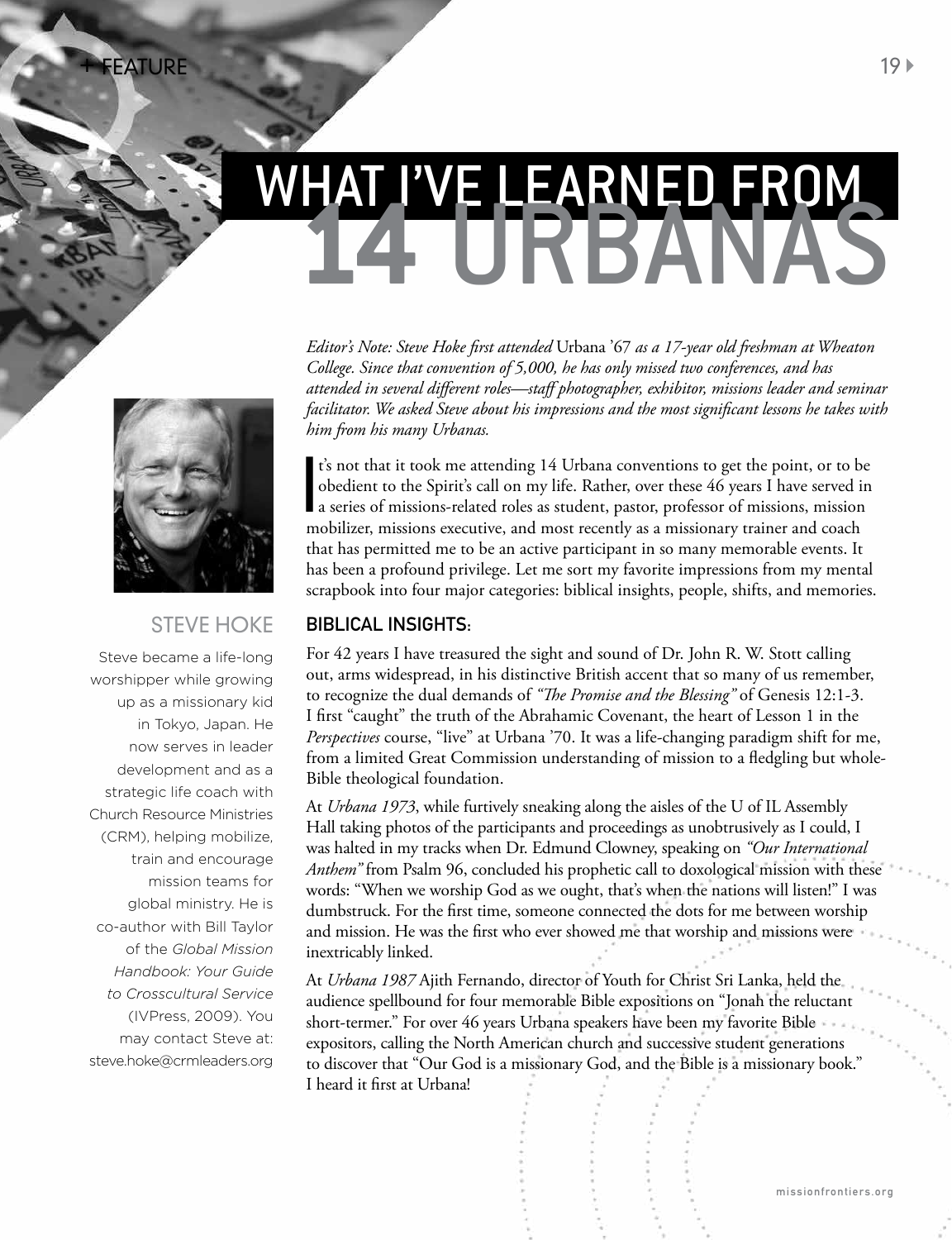### 20

## People:

I have heard, seen, met and interacted with some of the most noted and gifted "world Christians" at the many Urbana conventions I have attended. That opportunity was available to every student who attended! It was like walking through God's Missions Hall of Fame. Let me cite the range of those the Spirit has used as mentors and tutors in my own missions walk—George Verwer, John R. W. Stott, John Alexander, David Howard, Gregorio Landero, Billy Graham, Paul Little, Tom Skinner, Elisabeth Elliot, Jim MacLeish, Helen Roseveare, Jeannette Yap, Becky Pippert, Ken Fong, Miriam Adeney, Ajith Fernando, Paul Borthwick, Sondra Van Opstal, John Piper, Ramez and Becky Atallah, and David Platt,

seminar with Elisabeth Elliot. Over 500 students were jammed into a classroom to hear Elisabeth speak. In response to a student's question about the value of a college education or a particular major, Elisabeth simply said: "Never let your education stand in the way of the will of God." I have used that gem of wisdom dozens of times since then in my own advising of missionary candidates.

#### Shifts in Missions:

Urbana programs have reflected many of the major shifts in missions practice over the years. In 1967 Billy Graham represented crusade evangelism, and an Evangelism-In-Depth workshop spotlighted a rapidly spreading mission innovation emerging in Latin America. The Urbana audience was probably 90% Caucasian at that

conference, yet in December 2012 it was over 43%

multi-ethic, reflecting the huge increase in the number of Asian-Americans who have flocked to the convention since 2000. This multiethnic diversity has been a hard-sought goal of InterVarsity, and reflects the changing face of global missions over the last 30 years—the emergence of the Majority World church and missions movement. During my years of

attendance we have witnessed the sea-change of missionary sending shifting from the North and West to the Majority World of the South and East.

Another highly visible trend has been the continuing shift in worship from the song-leader-led hymn singing of the 60s, to the introduction of multi-ethnic worship bands starting in the 70s. The changing band composition has framed the continuing changing genre of worship music from hymns to contemporary worship songs. In the last two conventions, the multi-ethnic, multi-media plenary sessions have been orchestrated by the gifted worship director, IV staffer Sondra Van Opstal, who has creatively blended sound and light, drama, interpretive and tap dance, media vignettes and humor, staff testimonies of campus evangelism as well as summer short-term teams.

In every decade there has been fresh impact in the familiar areas of worship, instruction and inspiration on a massive scale, produced creatively and with excellence for a very critical student audience. While mission agency participants have not always adapted easily to changes in media or music style, all have been appreciative of InterVarsity's commitment to present the biblical call to cross-cultural mission in a culturally appropriate and creative manner.

Not to mention the incredible and constantly expanding contribution of the authors and resources of *IVPress* would be a huge oversight. IVPress has continued to

I may have once thought that Urbana was about me...It's taken a few years to realize that Urbana is actually all about how the Holy Spirit shows up in the lives of the students.

to name but a few. In addition to them, I came face-toface with literally thousands of missionaries and mission reps who have brought the world to my Urbana doorstep. Their lives and stories of God's unfailing love and faithfulness have been life-shaping for me.

Urbana for me was never about meeting famous people, but hearing from God's gifted messengers. Urbana provided an incredibly rich smorgasbord over 46 years of the best and latest biblical inspiration, instruction and worship. The assembly and exhibition halls became vision-stretching venues for global networking and meeting contemporary missionary heroes. Every question I would take to a conference was answered in interaction with the missionaries God brought to speak to me.

Secondarily, those people brought a rich diet of cutting-edge messages and seminars across the range of contemporary missions practice, from "Affirming the Will of God," "Out of the Salt-Shaker" personal evangelism, women in missions, worship and missions, Church-Planting Movements, to the task remaining. Some of the most significant lessons and insights I have learned from God in mission I learned at Urbana conferences. From small group Bible studies to plenary sessions with over 20,000, Urbana has provided space for the Spirit to show up and be my teacher.

I gleaned one of my most profound insights at a 1973